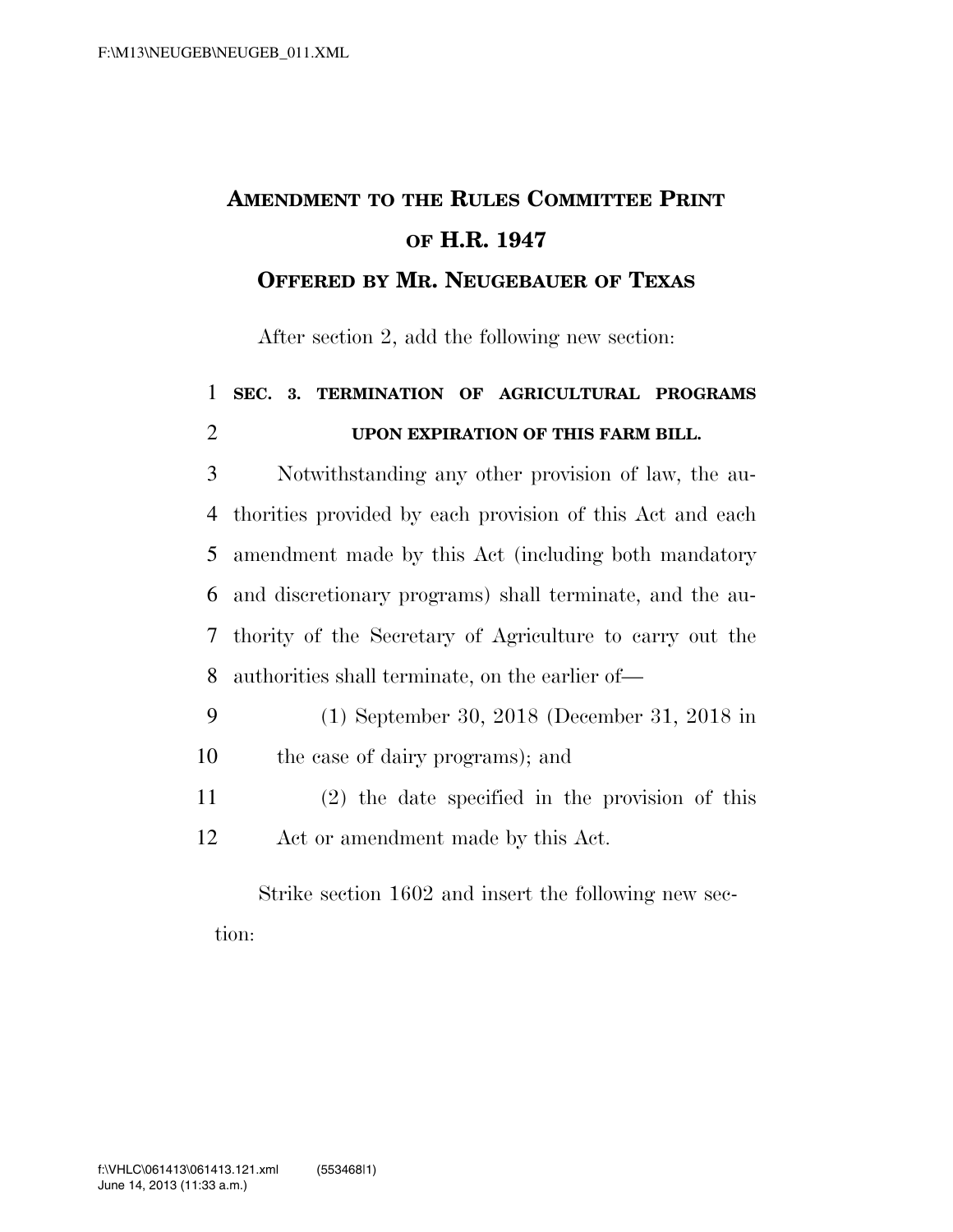| 1              | SEC. 1602. REPEAL OF PERMANENT PRICE SUPPORT AU-                          |
|----------------|---------------------------------------------------------------------------|
| $\overline{2}$ | THORITY.                                                                  |
| 3              | (a) AGRICULTURAL ADJUSTMENT ACT OF 1938.—                                 |
| $\overline{4}$ | The following provisions of the Agricultural Adjustment                   |
| 5              | Act of 1938 are repealed:                                                 |
| 6              | $(1)$ Parts II through V of subtitle B of title III                       |
| 7              | $(7 \text{ U.S.C. } 1326 \text{ et seq.}).$                               |
| 8              | $(2)$ In the case of upland cotton, section 377 (7)                       |
| 9              | U.S.C. 1377).                                                             |
| 10             | $(3)$ Subtitle D of title III $(7 \text{ U.S.C. } 1379a \text{ et }$      |
| 11             | $seq.$ ).                                                                 |
| 12             | $(4)$ Title IV (7 U.S.C. 1401 et seq.).                                   |
| 13             | (b) AGRICULTURAL ACT OF 1949.—The following                               |
| 14             | provisions of the Agricultural Act of 1949 are repealed:                  |
| 15             | (1) Section 101 (7 U.S.C. 1441).                                          |
| 16             | $(2)$ Section 103(a) (7 U.S.C. 1444(a)).                                  |
| 17             | (3) Section 105 (7 U.S.C. 1444b).                                         |
| 18             | (4) Section 107 (7 U.S.C. 1445a).                                         |
| 19             | $(5)$ Section 110 (7 U.S.C. 1445e).                                       |
| 20             | (6) Section 112 (7 U.S.C. 1445g).                                         |
| 21             | (7) Section 115 (7 U.S.C. 1445k).                                         |
| 22             | (8) Section 201 (7 U.S.C. 1446).                                          |
| 23             | $(9)$ Title III (7 U.S.C. 1447 et seq.).                                  |
| 24             | $(10)$ Title IV $(7 \text{ U.S.C. } 1421 \text{ et seq.}), \text{ other}$ |
| 25             | than sections 404, 412, and 416 $(7 \text{ U.S.C. } 1424,$                |
| 26             | 1429, and 1431).                                                          |